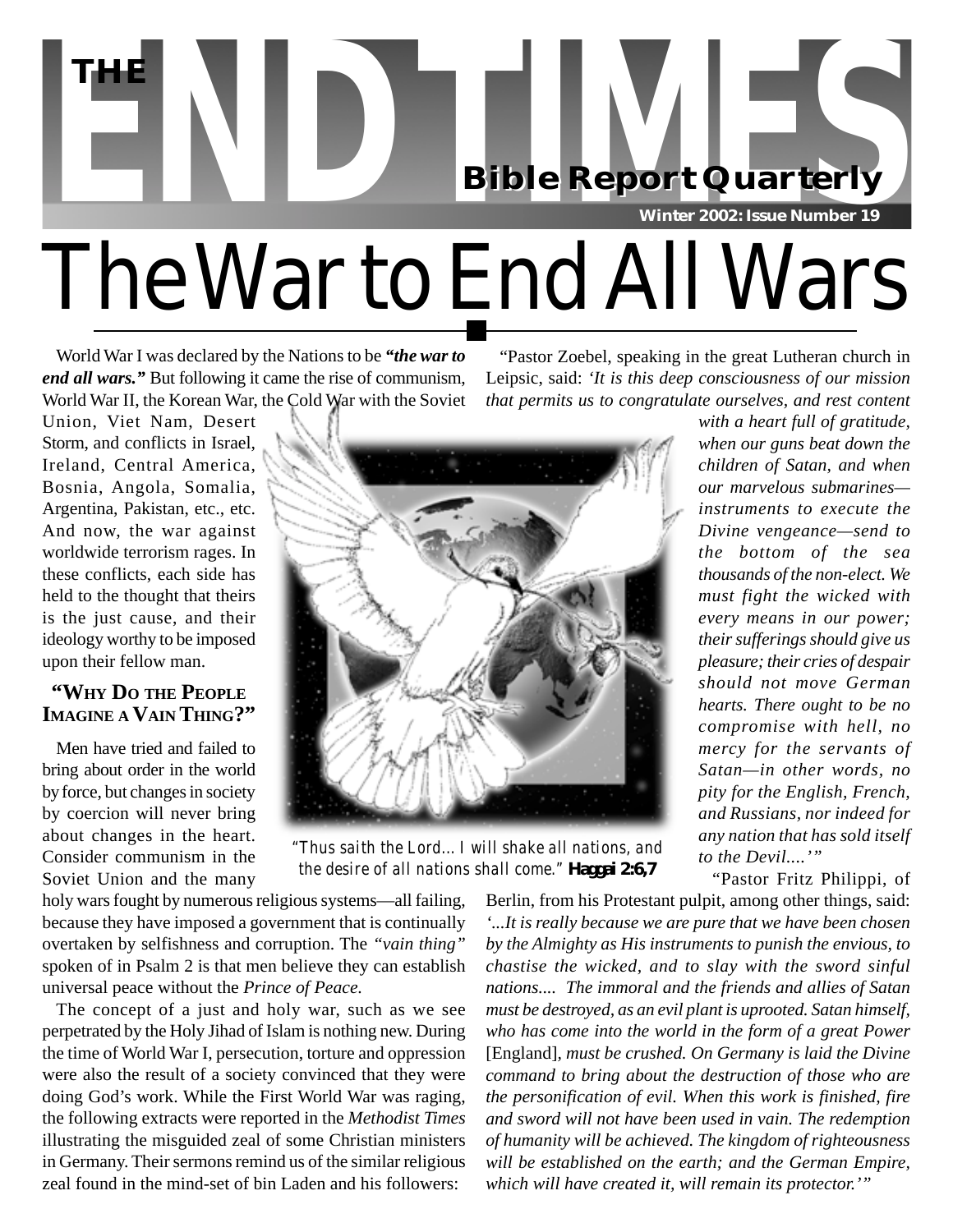Indeed, these men had imagined a *"vain thing!"* What a pity that the name of Christ should in any sense of the word have been associated with such horror! And yet, religious zeal coupled with ignorance as to God's truth is once again attacking innocent people on a worldwide scale. This is an example of what happens when there is a lack of knowledge as to the one true God's loving character and plans.

In this *"present evil world,"* charismatic leaders will continually arise and will indoctrinate hatred into the minds of their followers. There will always be another Hitler, another Ayatollah Khamenei, another Saddam Hussein,

another bin Laden. Each leader has convinced himself and others that God is on his side, and that he has a just cause for which to inflict terror upon those not in agreement with him.

Efforts to abolish forced ideology will be fruitless, as long as Satan is allowed to prey upon the weaknesses of men's hearts—feeding their lust for power, greed, and selfishness. But, thank God, Satan will be bound during the kingdom or Messiah, and Christ will rule with a rod of iron those who impose their unrighteous wills upon others. (Rev. 2:27; 20:1-4) There will be no more Hitlers, Husseins or bin Ladens, for none shall *"hurt nor destroy in all my holy mountain: for the earth shall be filled with the knowledge of the LORD as the waters cover the sea."* Isa. 11:9

#### **THE FIFTH UNIVERSAL EMPIRE**

A powerful prophetic lesson illustrating the transition from this

*"present evil world"* into God's *"holy mountain,"* is found in the dream of Nebuchadnezzar, the king of Babylon. Because of their unfaithfulness, God took away the kingdom from His people Israel, and gave it over for a time to this mighty Gentile Emperor. In a dream, Nebuchadnezzar saw a great image, the head of which was made of gold, the breast and the arms of silver, the belly and the thighs of brass, the legs of iron, and the feet of iron mingled with miry clay.

of

The Prophet Daniel explained that this great image represented four universal Gentile kingdoms which would rule over Israel and the world. Nebuchadnezzar's kingdom, Babylon, was represented by the head of gold: *"Thou art that head of Gold."* Next came the Medo-Persian empire, represented by the breast and arms of silver; Greece, represented by the belly and thighs of brass; and finally came Rome, represented by the legs of iron. An outgrowth of that fourth universal empire was the Holy Roman Empire, represented by the feet of iron mingled with miry clay. From this came the ten crown heads of Europe, represented by the ten toes—also of iron mingled with miry clay. Dan. 2:36-44; 7:14,17,27

According to this vision, the period of time during which these four universal empires controlled the world is termed the *Times of the Gentiles.* This was to be the period of time during which Israel was to be overturned (Ezekiel 21:25-27)—



to have their kingdom and their government subject to the Gentiles. History has proven that this prophecy has reached its fulfillment. Indeed, an indication that the fifth and final universal kingdom is about to take full control is seen in the fact that Jerusalem is no longer *"trodden down of the Gentiles."* (Luke 21:24) The Nation of Israel is a miracle of history! Although it is one of the smallest nations of the world, it has taken its place as a mighty nation among nations, never to be *"pulled up out of their land"* again! Amos 9:15

The best and the worst of earth's nations are but *"kingdoms of this world,"* whose lease of power from God has now expired. These shall soon give place to their ordained successor, the kingdom of Messiah, the fifth universal empire of earth. But the last Gentile kingdoms will not give up without a fight, and hence, we see spasms of trouble in the earth,

spoken of by the Apostle Paul as birthpangs: *"For yourselves know perfectly that the day of the Lord so cometh as a thief in the night. For when they shall say, peace and safety, then sudden destruction cometh upon them as travail upon a woman with child, and they shall not escape."* 1Thess. 5:2, 3

### **THE FINAL CONFLICT**

Before lasting peace and safety shall be established throughout the earth, prophecy tells us that wars will increase until men's hearts are humbled enough to admit that they, with imperfect judgment and selfish hearts, will always be failures in bringing about peace. Indeed, the Bible foretells that these conflicts will build to a climactic clash between good and evil which shall change this selfish, evil world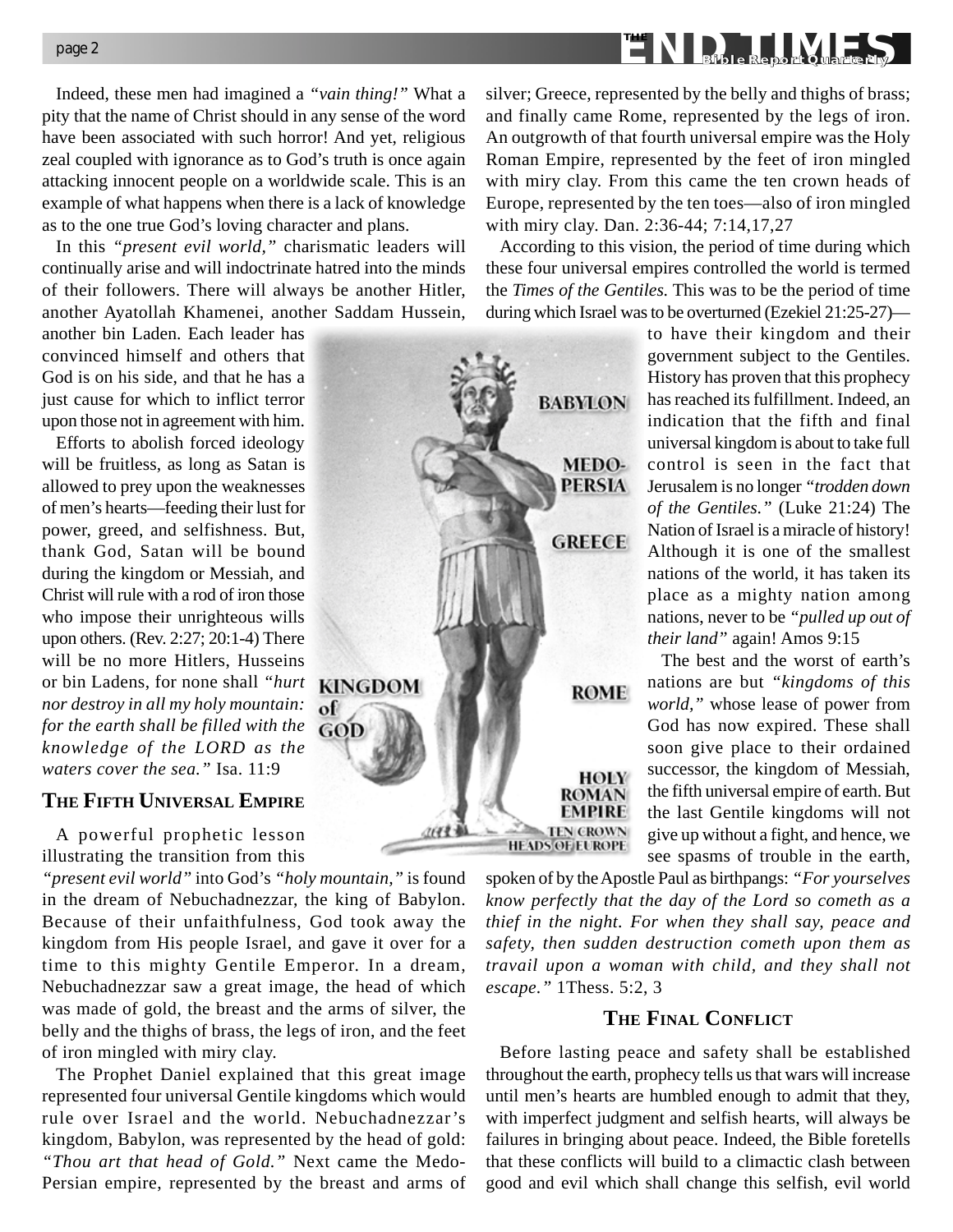forever. Daniel prophesied that *"There shall be a time of trouble such as never was since there was a nation."* Jesus confirmed this prophecy and added the words, *"No, nor ever shall be."* Dan. 12:1; Matt. 24:21

This final conflict is that great *Battle of Armageddon* foretold in Revelation. *"And he gathered them together into a place called...Armageddon. ...and there came a great voice out of the temple of heaven... saying, It is done."* (Rev. 16:16-17) As terrible as this trouble is expected to be, it is comforting to know its lessons will be so severe as to make no repetition of them necessary. It will truly be *the war to end all wars!* Furthermore, a grand and beautiful

outcome is also prophesied, for upon the ashes of Armageddon, Messiah's kingdom will be established with full power and glory throughout heaven and earth. Christ and his Church will reign, Satan will be bound, and the rivers of the waters of life will flow to all who have ever lived. Rev. 20:1-4, 22:17

#### **"MY KINGDOM IS NOT OF THIS WORLD"**

Jesus said: *"My kingdom is not of this world: if my kingdom were of this world, then would my servants fight..."* (John 18:36) Christians should ever keep in mind that we are peacemakers, seeking to live peaceably with all men, and helping others to see the events which are taking place in the light of the *Prince of Peace.*

*"The wolf also shall dwell with the lamb, and the leopard shall lie down with the kid; and the calf and the young lion and the fatling together; and a little child shall lead them." Isa. 11:6*

In the midst of troublous times, we should remember that God is at the helm, and that thus He is allowing human pride to further work out the great troubles incident to the *Battle of Armageddon* and the inauguration of Messiah's kingdom. Armageddon is not the end of the world, but the end of this *"present evil world."* (Gal. 1:4) The permission of evil will soften men's hearts so that they will desire to live in harmony with righteousness. *"...this sore travail hath God given to the sons of men to be exercised therewith."* (Eccl. 1:13) All one need do is look at the outpouring of love and cooperation which took place in the hearts of the world after the tragedy of September 11. Selfishness, rivalry and jealousy gave place to compassion, sympathy and brotherly love.

Mankind has been learning a hard lesson that obedience to God is the only method of achieving true peace, joy and security. But, thank God, this harsh lesson will soon be accomplished. We are not to expect the interposition of the Lord's power to stop this great *time of trouble* until mankind shall have been greatly humbled to the dust and shall call upon the Lord in their desperation. When the people turn to God for deliverance, He assures us that every member of the human family that has ever lived shall have a full opportunity of coming to a knowledge of the truth and accepting a new life of righteousness under the New Covenant. *"Every valley shall be exalted, and every mountain and hill shall be made low: and the crooked shall be made straight, and the rough places plain: and the glory of the LORD shall be revealed, and all flesh shall see it together..."* Isa. 40:4-5

> *"When these things begin to come to pass, then look up and lift up your heads; for your deliverance draweth nigh."* (Luke 21:28,31) We are to lift up our heads and rejoice—not rejoicing in the trouble, nor in the sufferings of others, but in the knowledge that something wonderful is about to happen. The entire present global arrangement will soon be replaced by a new heavens and a new earth—far superior and more advantageous and desirable for all.

# **"AND I WILL SHAKE ALL NATIONS"**

The shaking process of the *time of trouble* will continue until Messiah's unshakable kingdom shall assert itself and take control of the world's affairs—after total

anarchy shall have demonstrated to the human mind the fact that nothing man can do will be able to bring order out of the chaos. The Lord assures us of the blessed result: *"I will shake all nations, and the desire of all nations shall come."* (Haggai 2:7) By the end of this terrible shaking, man's only desire will be for peace and happiness, such as God purposes to provide through Messiah's kingdom. Then, all mankind will *"...beat their swords into plowshares, and their spears into pruninghooks: nation shall not lift up sword against nation, either shall they learn war any more."* (Isa. 2:4) And the God of Heaven "...shall *make war to cease unto the ends of the earth."* (Psa. 46:9) *" And He will destroy... the vail that is spread over all nations. He will swallow up death in victory; and the Lord GOD will wipe away tears from off all faces; ...for the LORD hath spoken it."* Isa. 25:7, 8